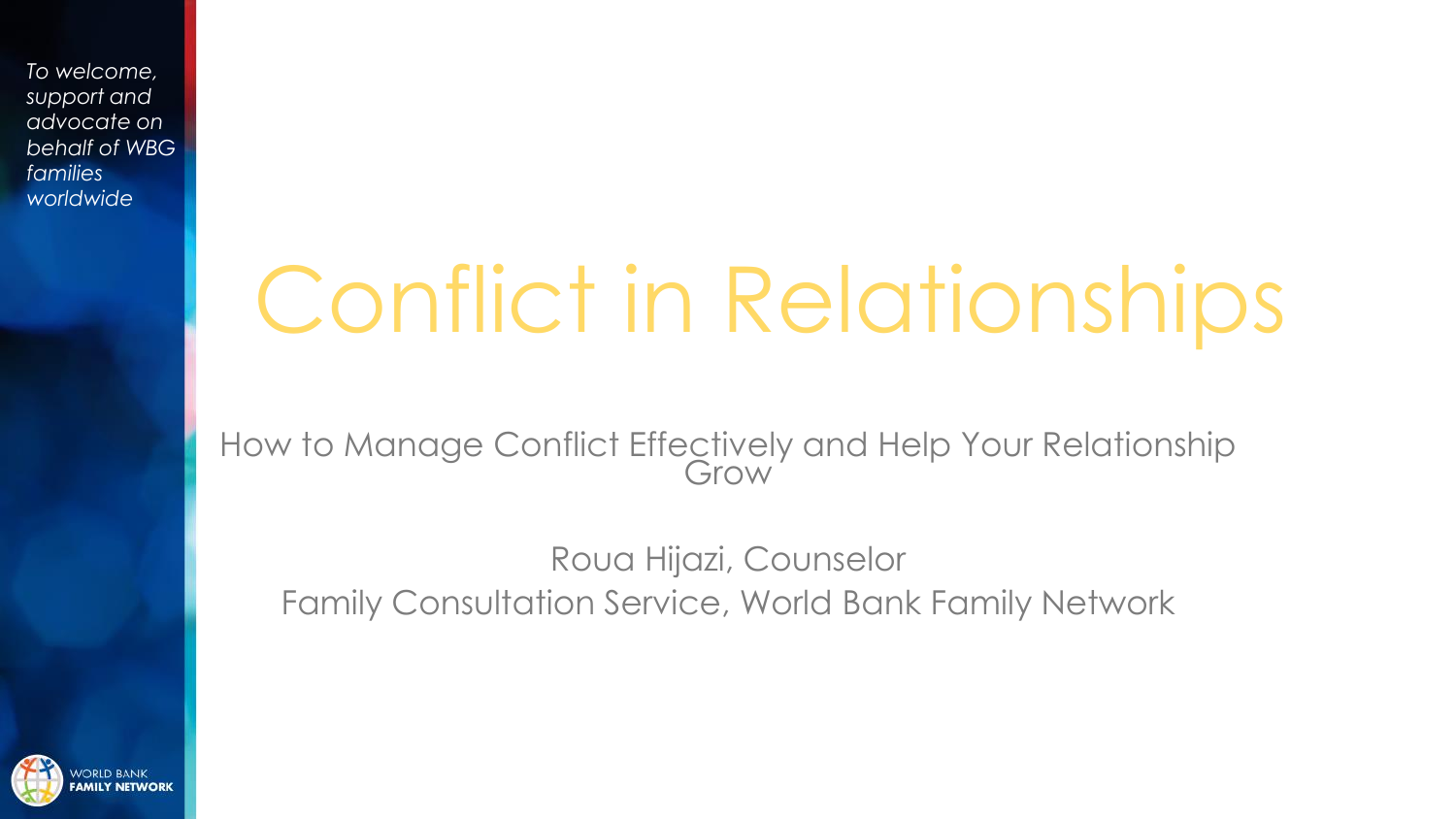## Managing Conflict in Relationships

- Conflict is a normal part of relationships. Being in conflict is not good or bad in itself, it is how we manage conflict that matters.
- In this presentation, you will learn about your conflict resolution style, how to manage conflict more effectively, and how to help your relationship grow.



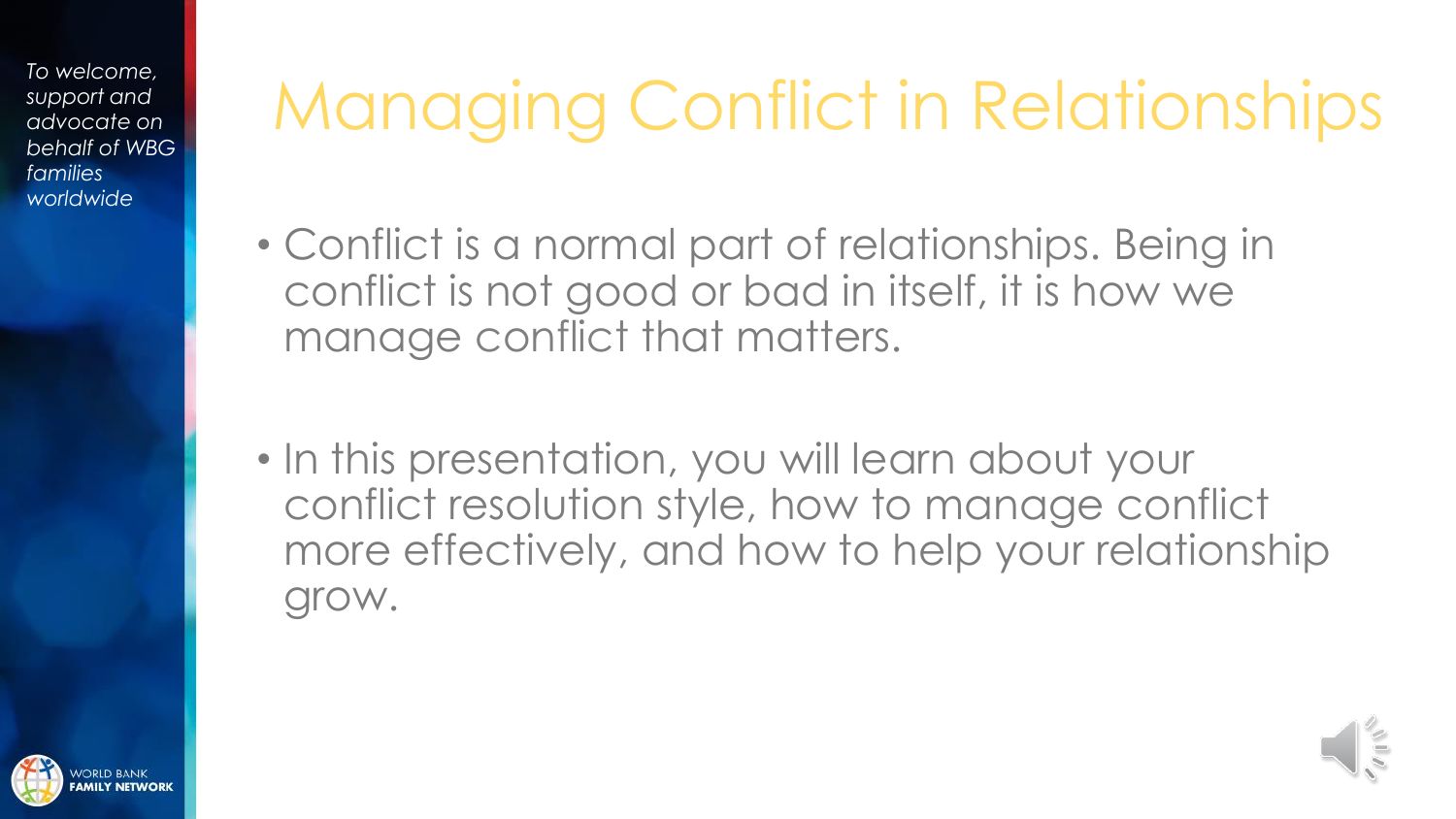#### What is your conflict resolution style?

Dealing With Conflict - Thomas/Kilmann model



Can you identify your conflict resolution style?



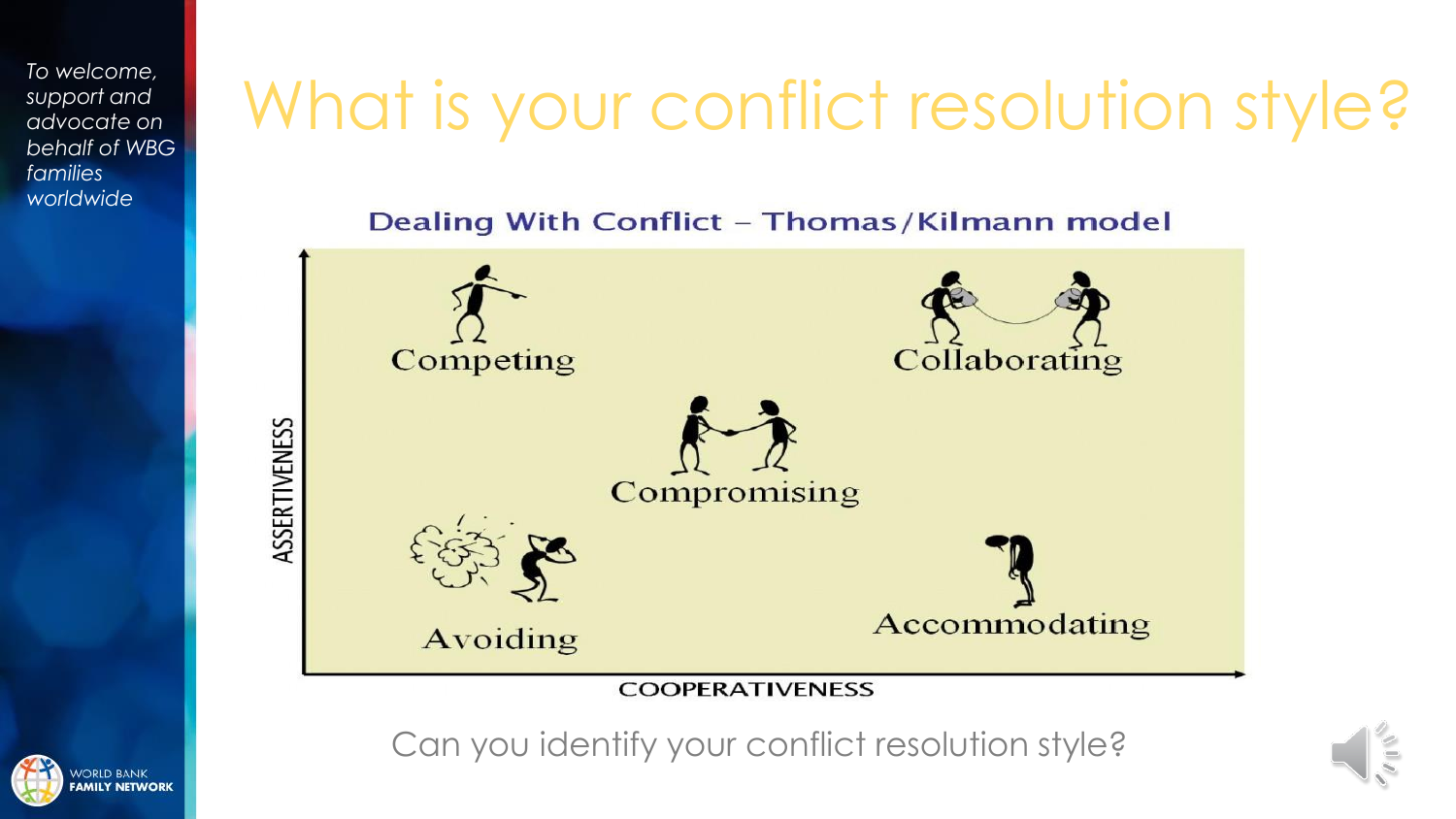### Conflict in Intimate Relationships

**There are four main negative communication styles that contribute to worsening conflict between couples according to John Gottman:**

- Criticism
- Contempt
- Defensiveness
- Stonewalling

**If you think that your couple has a pattern of engaging in those behaviors, you may benefit from working on your conflict management style.**

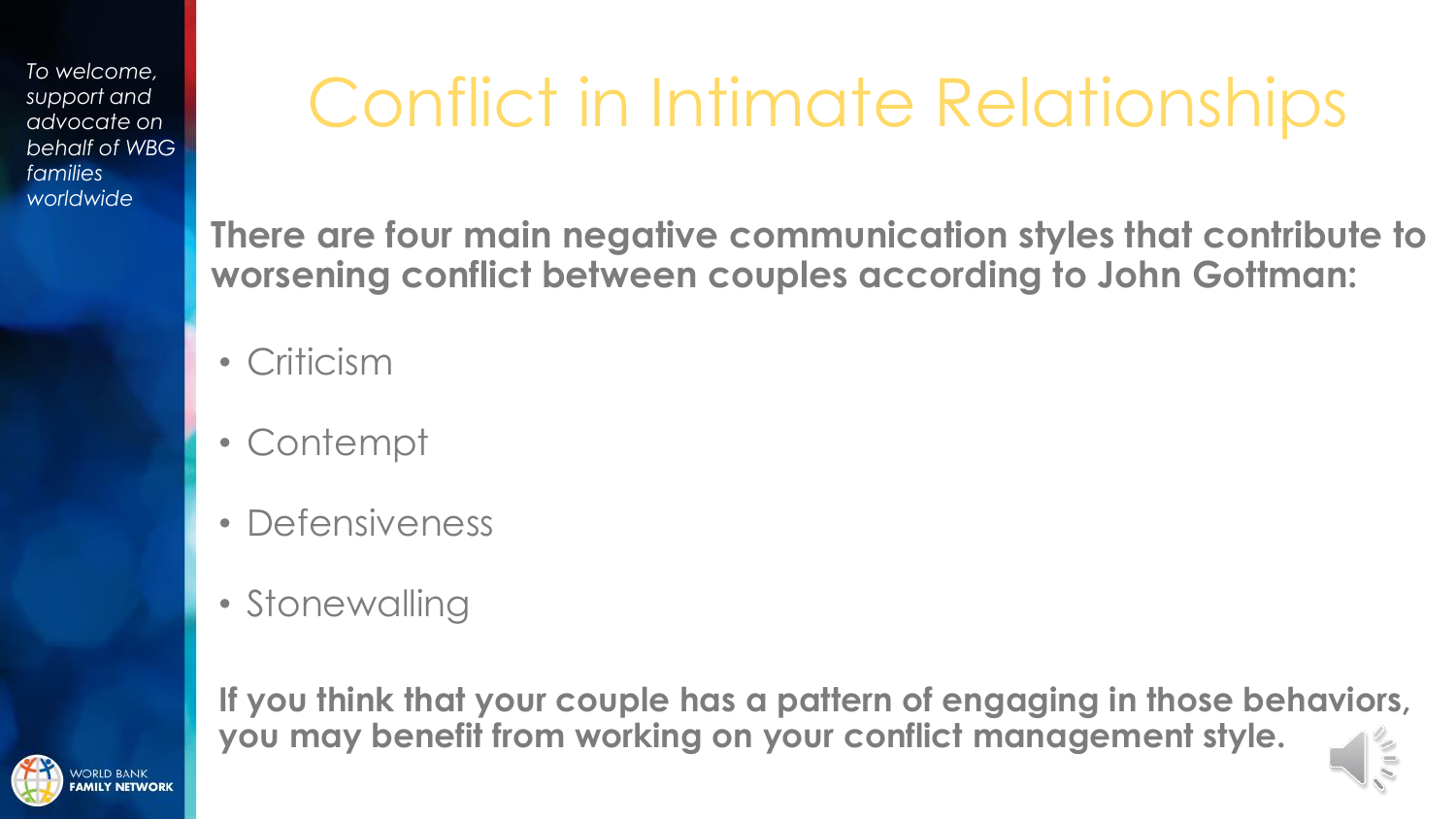### Healthy versus Unhealthy Ways of Managing Conflict

#### **Healthy**

- **Acknowledge** the problem
- Focus on the **problem** not the person
- Treat one another with **respect**
- Ability to connect **empathically**
- Effective **communication/using the "I" statement**
- **Being clear and specific** about what your needs are
- Capacity to **forgive and forget** and find a resolution

#### **Unhealthy**

- Avoid the existence of a conflict
- Focus on the person not the problem
- Have a disrespectful attitude
- Inability to understand the partner
- Using aggressive communication and blaming language
- Expecting your partner to read your mind
- Withdrawing love and holding resentment



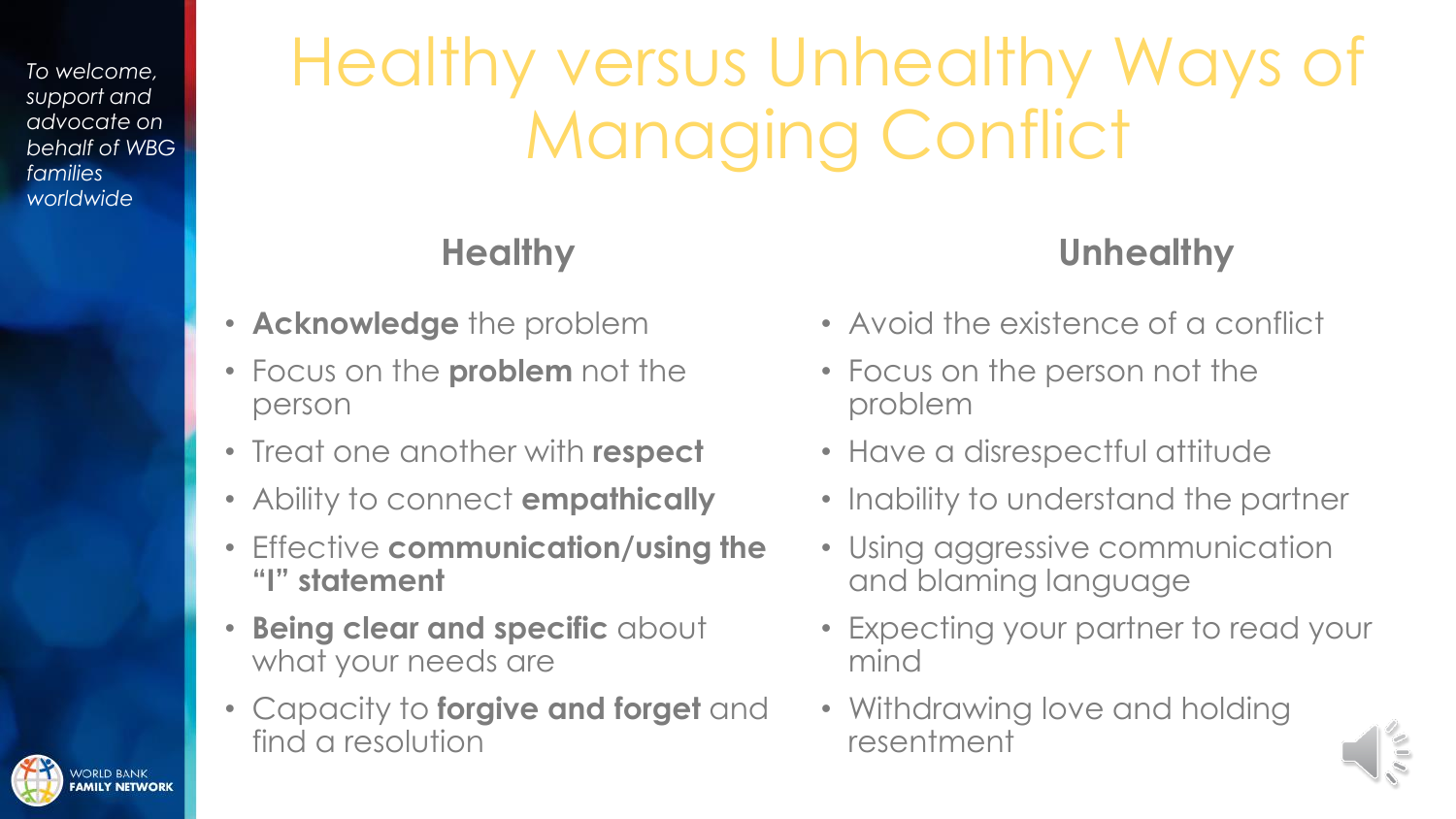#### Help Your Relationship Grow

**As you start to manage conflict effectively, you will be able to see conflict as an opportunity to help your relationship grow rather than as a threat to your relationship.**

**Tips to help your relationship grow:**

**[http://www.therapistaid.com/worksheets/relationship](http://www.therapistaid.com/worksheets/relationship-growth-activity.pdf)growth-activity.pdf**